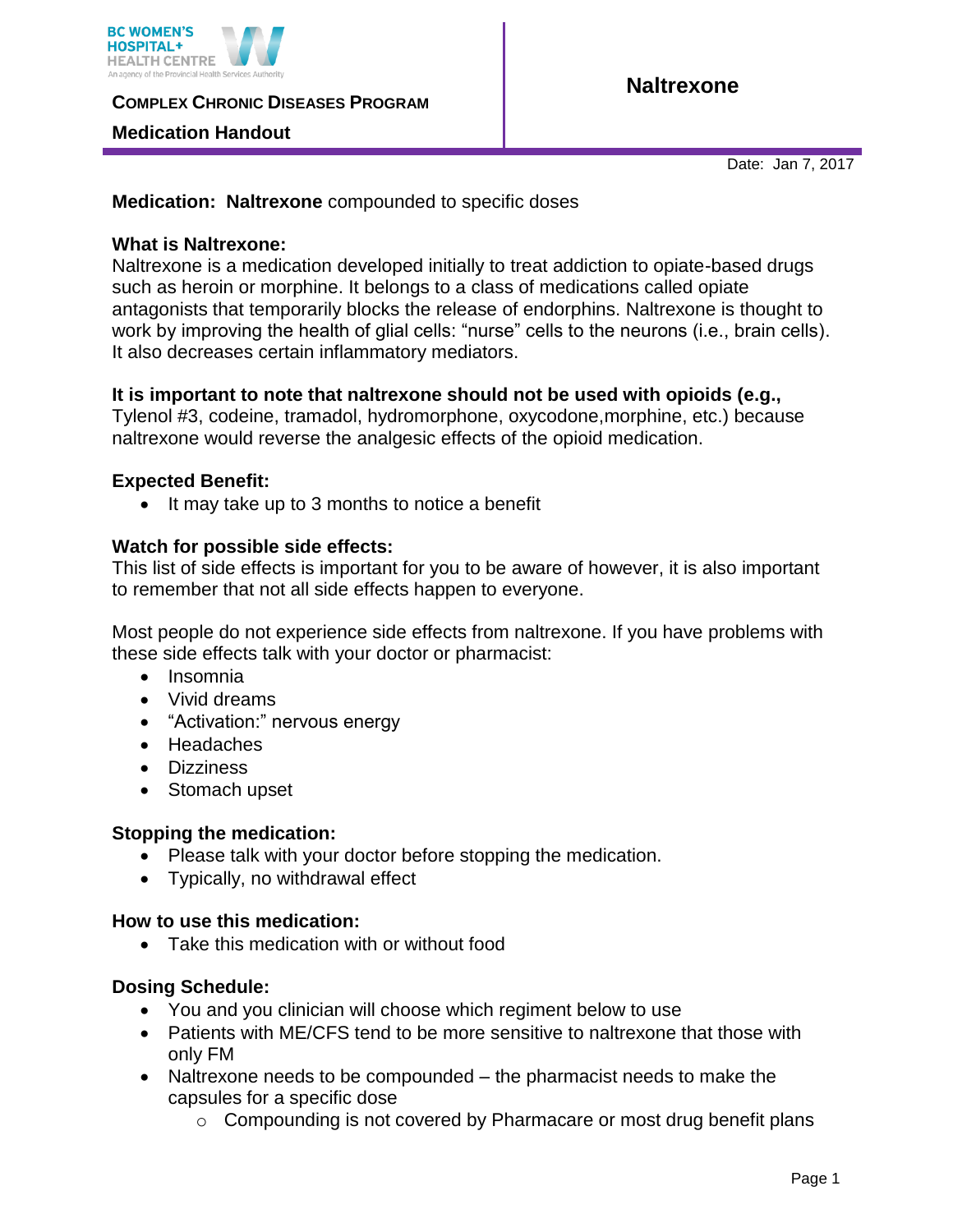

**COMPLEX CHRONIC DISEASES PROGRAM** 

### **Medication Handout**

**Naltrexone** 

Date: Jan 7, 2017

#### **Note:**

- Take Naltrexone at bedtime or in the morning
- The studies were done with a bedtime dose, however, side effects (especially insomnia and vivid dreams) are more common when taken at bedtime
- It that is the case, you can switch to a morning dose instead

## **Regimen 1 - FM:**

- Start with 1 mg
- Increase dose according to table
- You can stay at the same dose (stop increasing) if you get side effects o You might want to lower the dose 1 mg
- Once you get on a stable dose, naltrexone can be compounded to a single capsule

| Bedtime or AM                                 |                   |
|-----------------------------------------------|-------------------|
| 1 mg daily                                    | For 1 week        |
| $\vert$ 2 mg daily                            | For 1 week        |
| 3 mg daily                                    | For 1 week        |
| 4 mg daily                                    | For 1 week        |
| 4.5 mg daily                                  | Stay on this dose |
| Follow up with clinic to assess continued use |                   |

# **Regimen 2 – ME/CFS or FM patients very sensitive to medications:**

- Start with 0.5 mg
- $\bullet$  Increase dose by 0.5 mg every 2 weeks
- You may or may not get to the target dose of 4.5 mg
- Stay at the same dose (stop increasing) if you get side effects o You might want to lower the dose 0.5 mg
- Once you get on a stable dose, naltrexone can be compounded to a single capsule

| <b>MORNING</b> |                   |
|----------------|-------------------|
| 0.5 mg daily   | For 2 week        |
| 1 mg daily     | For 2 week        |
| 1.5 mg daily   | For 2 week        |
| 2 mg daily     | For 2 week        |
| 2.5 mg daily   | For 2 week        |
| 3 mg daily     | For 2 week        |
| 3.5 mg daily   | For 2 week        |
| 4 mg daily     | For 2 week        |
| 4.5 mg daily   | Stay on this dose |